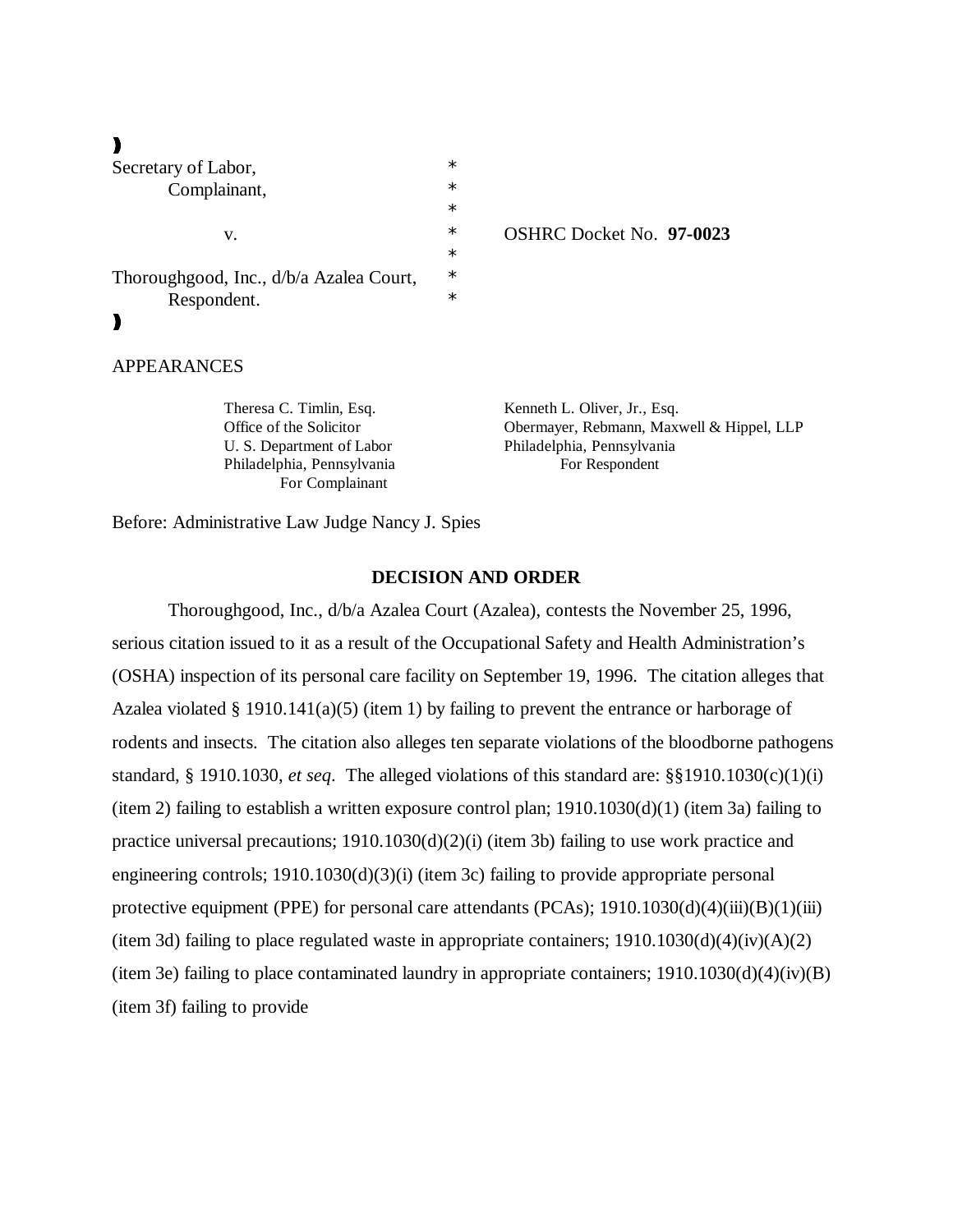appropriate PPE to laundry personnel; 1910.1030(d)(4)(iv)(C) (item 3g) failing to place laundry shipped to an outside facility in appropriate containers; 1910.1030(f)(2)(i) (item 4) failing to make hepatitis B vaccinations available to employees; and  $1910.1030(g)(2)(i)$  (item 5) failing to provide a training program for employees exposed to bloodborne pathogens.

Azalea argues that its extermination program complied with the standard and that the bloodborne pathogen standard was inapplicable to Azalea's facility. Alternatively, Azalea argues that the cited sections of the bloodborne pathogen standard were not violated. A hearing was conducted in this case in Philadelphia, Pennsylvania. For the reasons stated below, the Secretary prevails on certain of the issues, and Azalea prevails on others.

# **Facts**

Azalea is a residential care home located in downtown Philadelphia, Pennsylvania. Azalea, a facility called Ivy Ridge, and other personal care homes are owned by one individual, Rosalind Lavin (Tr. 150-53). Azalea housed approximately 70 or 80 men and women. The majority of the residents required only "non-personal" care, meaning they could care for most of their own needs, while 10 or 15 residents needed assistance caring for themselves (Tr. 60, 83, 521). Some residents had physical or mental disabilities, Alzheimer's disease, or slight dementia (Tr. 508). One resident suffered from full-blown AIDS (Tr. 538).

The inspection arose from a "non-formal" complaint filed with the OSHA Philadelphia Area Office.<sup>1</sup> Following Azalea's "unsatisfactory" response, OSHA assigned industrial hygienist Judith Posusney to inspect the facility (Tr. 118-19).

The Azalea staff included personal care assistants (PCAs); housekeepers, who were responsible for the cleanliness of the facility and for changing bed sheets; cooks; dishwashers; and a laundry worker.

<sup>&</sup>lt;sup>1</sup> A nonformal complaint is an "[o]ral or unsigned complaint[], or [a] complaint[] by former employees or non-employees." OSHA Field Inspection Reference Manual (FIRM) I-(C)(2)(d). Donna Baker, an employee of an outside program housed at Azalea's facility, testified that she filed the written complaint with OSHA (Tr. 50). The FIRM specifies that "[i]f no action has been taken [on the part of the employer], the nonformal complaint shall normally be activated for inspection." FIRM,  $I-(C)(7)(d)(1)$ .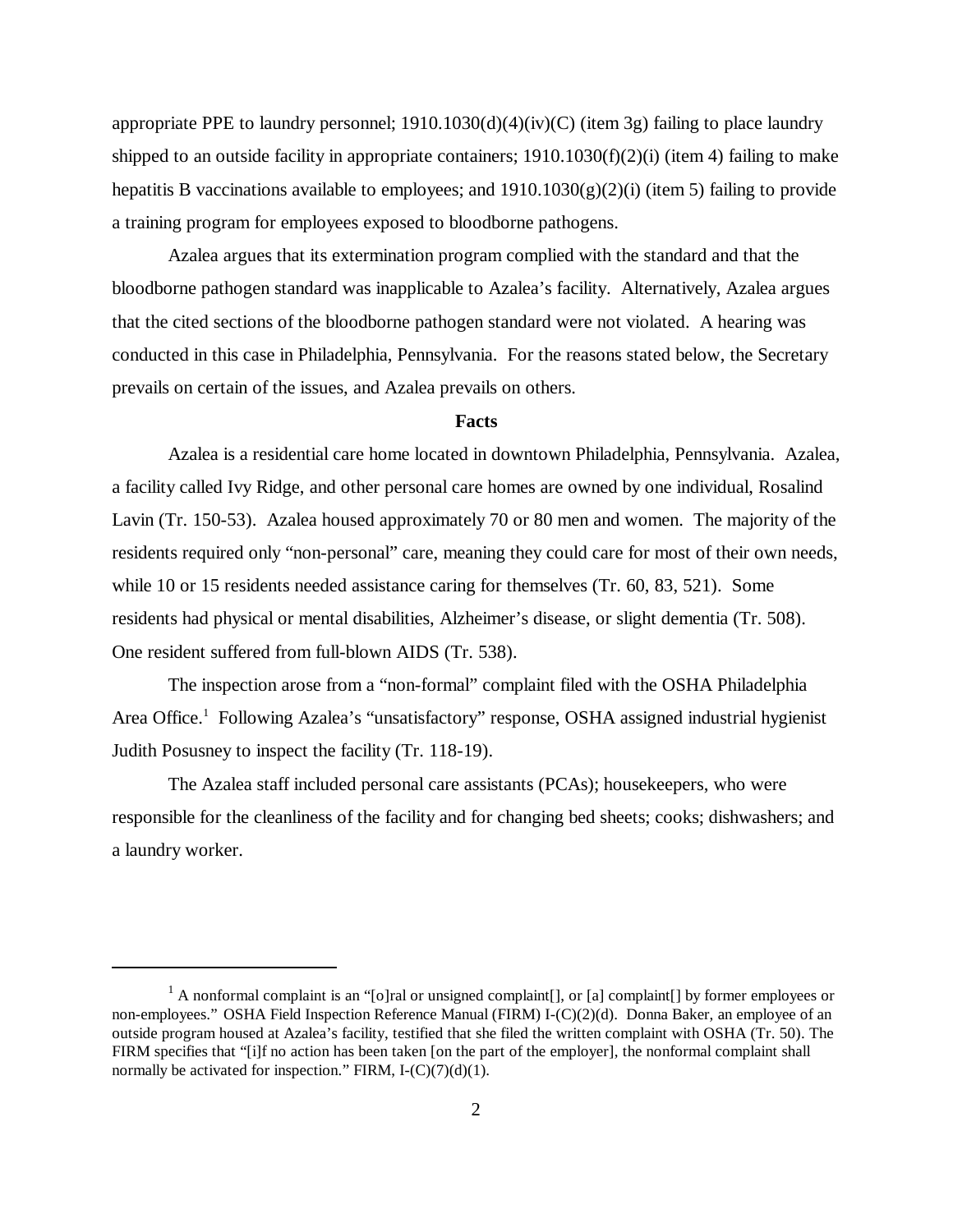### **Discussion**

In order to establish a violation of an occupational safety or health standard, the Secretary must prove:

> (a) the applicability of the cited standard, (b) the employer's noncompliance with the standard's terms, (c) employee access to the violative conditions, and (d) the employer's actual or constructive knowledge of the violation (*i.e.*, the employer either knew, or with the exercise of reasonable diligence could have known, of the violative conditions).

*Atlantic Battery Co.*, 16 BNA OSHC 2131, 2138 (No. 90-1747, 1994).

#### Hearsay Testimony

During the course of the hearing, the Secretary attempted to introduce several out-ofcourt statements through Posusney. Certain statements attributed to individuals, offered as partyopponent non-hearsay, were deemed inadmissable under the Federal Rules of Evidence (FRE) and were excluded. For these and for other excluded statements, the Secretary argues that the Commission is subject to the Administrative Procedures Act, 5 U.S.C. § 551, *et seq.,* (APA) and that hearsay evidence should be generally admissible in administrative proceedings. In hearings before the Commission, however, the Federal Rules of Evidence have been made explicitly applicable. 29 C.F.R. § 2200.71. Hearsay statements are not generally admissible, but can be admitted if they fall within the oft-invoked provisions of FRE Rule  $801(d)(2)(D)$  or other applicable Federal Rules of Evidence. *See Regina Construction Company*, 15 BNA OSHC 1044, 1047-48 (No. 87-1309, 1991). The Secretary's proffered statements did not qualify for admission under the FRE.

#### **Citation 1**

### **Item 1: § 1910.141(a)(5)**

The Secretary alleges that Azalea did not prevent the entrance or harborage of rodents and insects in its facility. The standard provides:

> Every enclosed workplace shall be so constructed, equipped, and maintained, so far as reasonably practicable, as to prevent the entrance or harborage of rodents, insects, and other vermin. A continuing and effective extermination program shall be instituted where their presence is detected.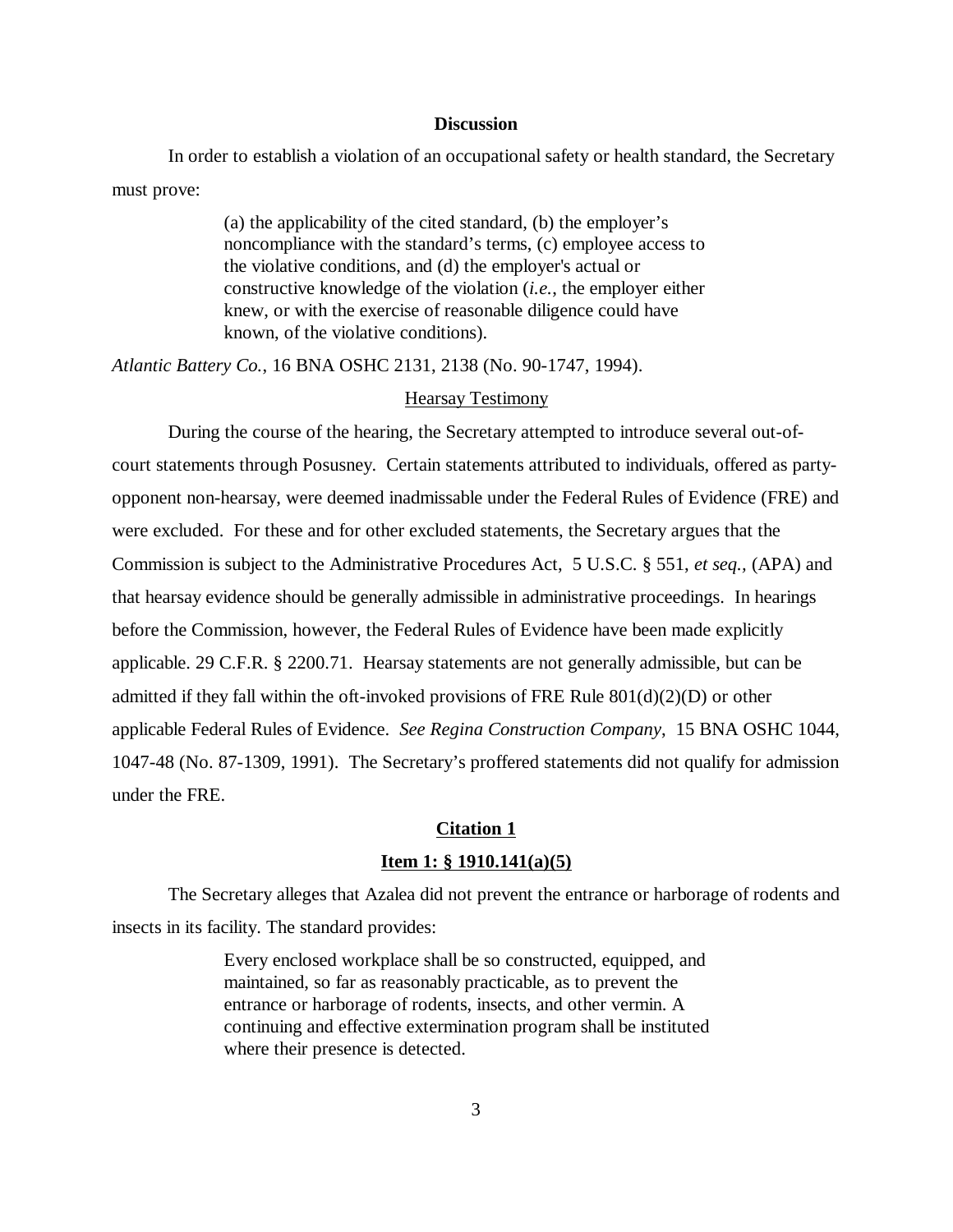Since the 1960s, Azalea's residential care facility has operated in an older three-story structure located in the inner city of Philadelphia (Tr. 543). Mice and insects were observed in the Azalea facility by the employee witnesses, as well as by the contract employee Donna Baker. Mice were sighted in the back of the facility near the dispensary, in a dining room, and in the hallway. Roaches were seen in the dining room. The facility was not air-conditioned, and residents frequently propped open a rear-door near the facility's dumpster (Tr. 18-19, 42-44, 51, 61). The regular presence of flies was reported.

Azalea contends that the standard does not require a workplace to be "free of rodents," but only that there be a "continuing and effective program of extermination" (Azalea brief, pp. 6- 7). The standard requires that the workplace be maintained vermin free "as far as reasonably practicable." As Azalea suggests, it may not always be reasonable for such an older facility to be completely vermin free where food is prepared and where numbers of people live in close quarters.

As required for personal care facilities, Azalea had a regularly-scheduled vermin control program. The contract exterminator, SAB Environmental Services, submitted reports of its bimonthly inspections to Azalea. Relying on SAB's reports for an approximate nine-month period (Exh. C-8), the Secretary argues that Azalea's vermin control program was ineffective. The reports repeatedly indicated the presence of "harborage areas," "openings," and "rodent dropping[s]." SAB's technicians reiterated that Azalea should repair a hole in a "pot sink" and that "openings and cracks" should be sealed "throughout." 2 Even assuming that some of the comments refer to different areas of deficiency in the facility (with the exception of the "pot sink" and sealing cracks "throughout"), the reports document the existence of vermin control problems which remained uncorrected for long periods, including the period at issue here.

It was reasonably practicable for Azalea to follow SAB's recommendations on how to lessen its vermin infestation. Because Azalea repeatedly ignored the recommendations of its own vermin control contractor, and because vermin were continually observed during the period at issue, it is

<sup>&</sup>lt;sup>2</sup>The direction to seal the hole under the "pot sink" is found in the sanitation reports dated February 9 and 23, May 10, June 28, September 13, and October 11 and 21, 1996, and to "seal all cracks and holes throughout" appears in the February 23, March 8, April 26, May 24, June 28, August 23, September 13, and October 25 reports.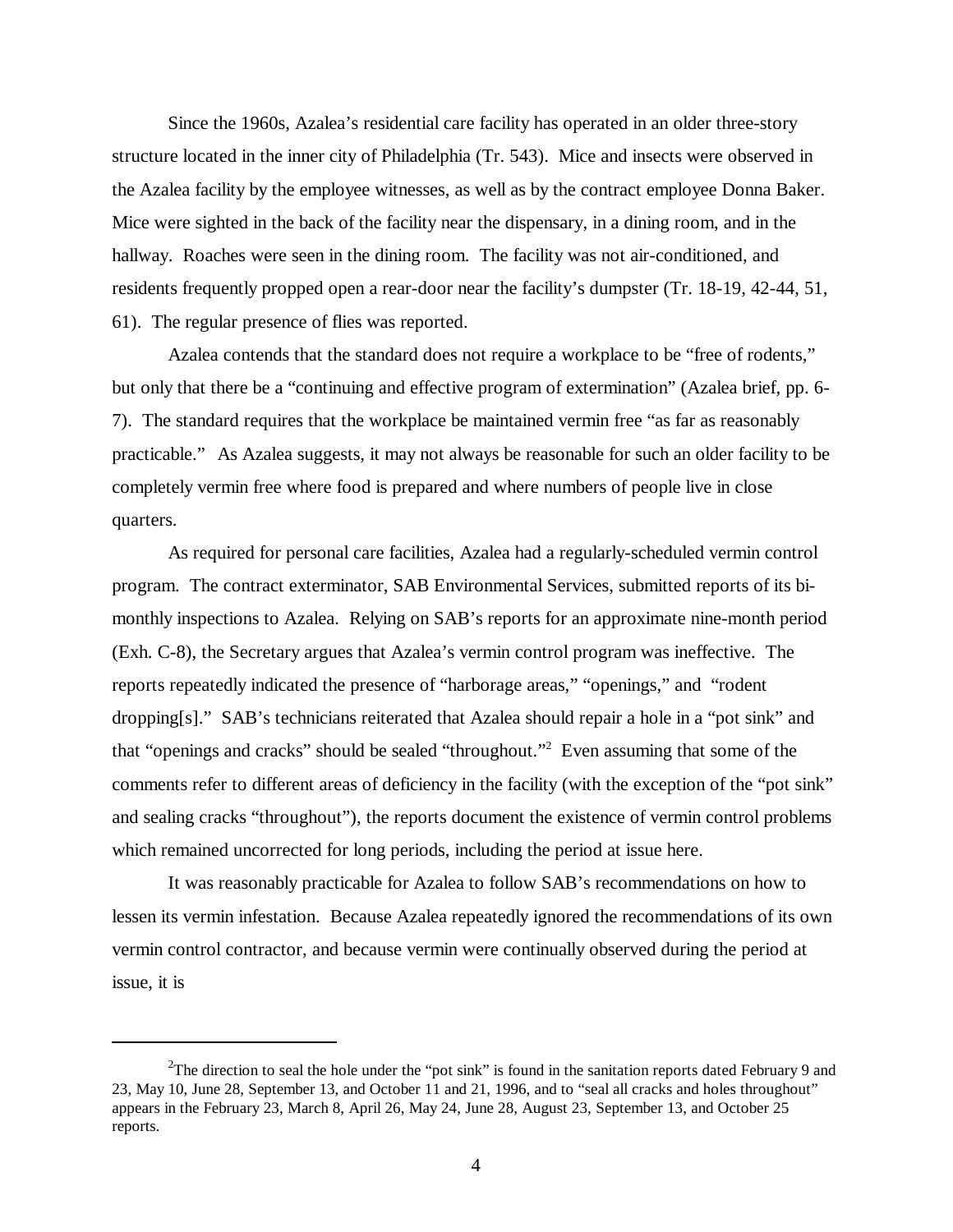concluded that Azalea neither prevented the harborage of vermin nor instituted an effective vermin control program. Azalea violated the terms of the standard.

Vermin and insects were in areas accessed by employees. Even if the vermin sightings were not reported to management, Azalea had constructive knowledge of the deficiencies in its vermin control efforts through SAB's reports. Also, it could have observed the vermin had it inspected its premises (Tr. 356).

Dr. Angela Presson, a medical officer with the Office of Occupational Medicine, Department of Labor, provided compelling expert testimony on the health hazards vermin present to humans. Rodents, insects, and their excreta carry disease and infectious parasites, such as tapeworms and echinococcus, salmonella, and shingles, although the potential illnesses depend upon factors specific to the site. Mice seen out in the open and near food sources are usually unafraid of humans. These are typically the most dominant and aggressive of the species and can be expected to bite or scratch humans (Tr. 399, 421-23, 426-427, 473-75).

A violation is serious if there is a substantial probability that death or serious physical harm could result. It is not necessary that there is a substantial probability that the employees would become infected after coming into direct contact with the vermin or their excreta. It is only necessary to prove that the contact is possible and that death or serious physical harm could result. The likelihood of infection is an important factor in assessing the gravity of the violation for penalty purposes, rather than for determining whether the violation is serious. *See, e.g., Bethlehem Steel Corp. v. OSHRC*, 607 F.2d 1069 (3rd Cir. 1979). Death is not probable, but serious illnesses from exposure to vermin-carried viruses and bacteria can occur (Tr. 421-427). The violation is affirmed as a low-gravity serious violation.

The Commission must give "due consideration" to the size of the employer's business, the gravity of the violation, the employer's good faith, and history of past violations in determining an appropriate penalty. *J.A. Jones Constr. Co.,* 15 BNA OSHC 2201, 2213-14 (No. 87-2059, 1993). These factors are not accorded equal weight. The gravity of the violation is the primary element in the penalty assessment. *Trinity Indus.,* 15 BNA OSHC 1481, 1483 (No. 88-691, 1992). The Secretary properly allowed a 40 percent credit because of the small size of the facility and a 10 percent credit because Azalea had no past history of OSHA violations (Tr. 148, 212, 214-15).

5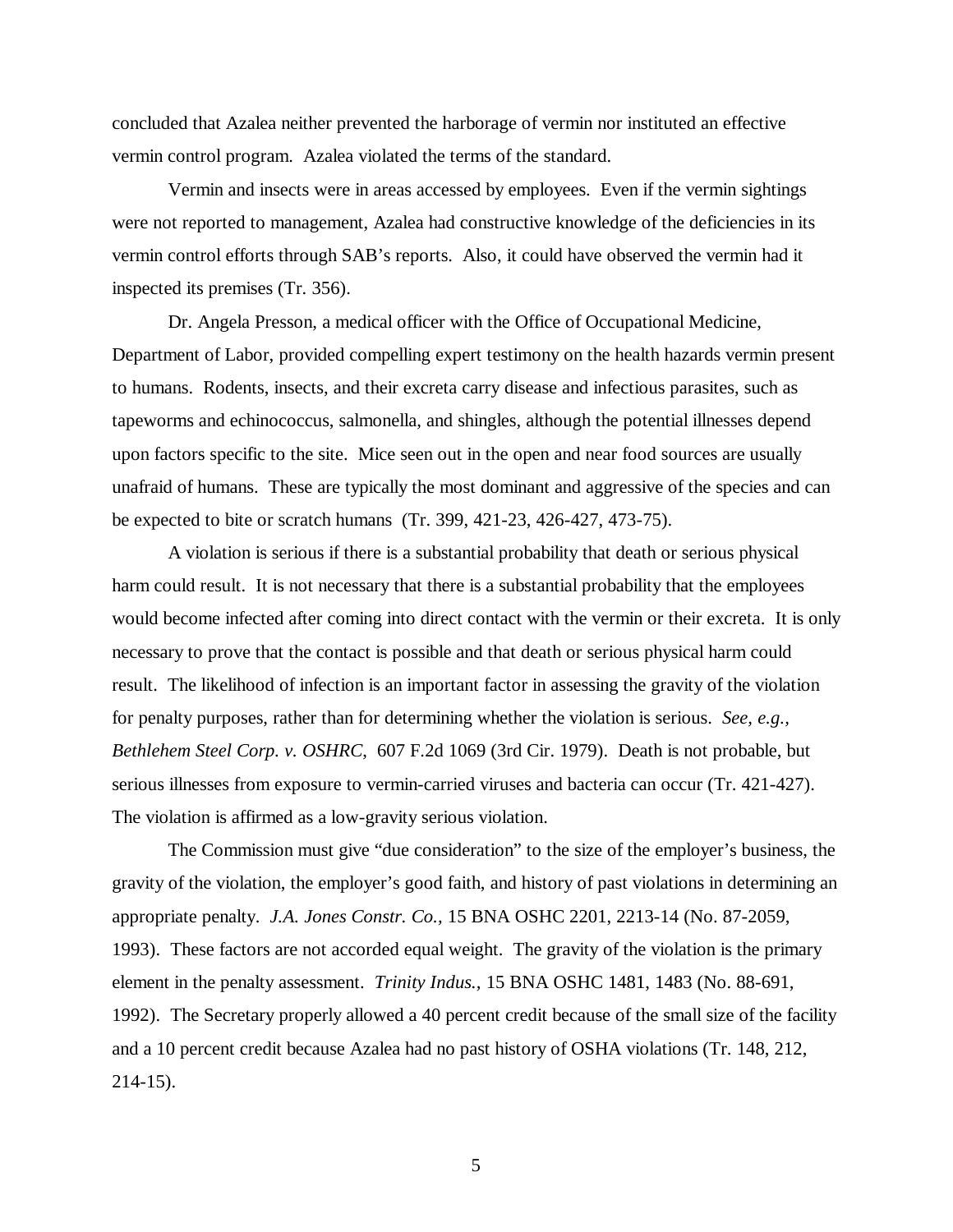Since Azalea made little or no effort to correct its harborage problems, no credit is afforded for good faith. Twenty-seven employees were potentially exposed (Tr. 156). Considering these factors and the low gravity of the violation, a penalty of \$800 is assessed.

## **Bloodborne Pathogen Standard Is Applicable**

Items 2a through 4 relate to specific provisions of the bloodborne pathogen standard, 29 C.F.R. § 1910.1030, *et seq*. Azalea argues that the standard is inapplicable.

The bloodborne pathogen standard "applies to all occupational exposure to blood or other potentially infectious materials" under § 1910.1030(b). "Occupational exposure" is "reasonably anticipated skin, eye, mucous membrane, or parenteral<sup>3</sup> contact with blood or other potentially infectious materials that may result from the performance of an employee's duties." "Blood" is defined as "human blood, human blood components, and products made from human blood," while "other potentially infectious materials" are defined as:

> (1) The following human body fluids: semen, vaginal secretions, cerebrospinal fluid, synovial fluid, pleural fluid, pericardial fluid, peritoneal fluid, amniotic fluid, saliva in dental procedures, any body fluid that is visibly contaminated with blood, and all body fluids in situations where it is difficult or impossible to differentiate between body fluids . . . .

Azalea argues that the standard is meant to apply only to "healthcare workers, undertakers, healthcare laboratories, or other places where there is regular exposure to liquid blood," not to Azalea's personal care facility (Azalea brief, p. 4). Azalea mistakenly focuses on particular industries where exposures are expected. The standard, in contrast, is concerned with the specific tasks which result in exposures, regardless of the industry. *American Dental Ass'n v. Martin,* 984 F.2d 823 (7th Cir. 1993). The standard applies to an employer where employees are exposed to blood or other potentially infectious bodily materials, and the exposures are reasonably anticipated." 4

<sup>&</sup>lt;sup>3</sup>Parenteral is defined as "piercing mucous membranes or the skin barrier through such events as needle sticks, human bites, cuts, and abrasions" § 1910.1030(b).

<sup>4</sup> Even assuming *arguendo* that it is necessary to show that the potentially infectious contact caused exposure to skin, eye, mucous membrane, or parenteral contact, Azalea's workers contacting, for example, blood soaked incontinence pads or used insulin needles, were physically exposed in a manner which satisfies this requirement. The condition of the employees' dermis is not controlling. Azalea argues that "contact" (referenced in a non-existent section of the standard) cannot be considered contact with "intact skin." Possibly Azalea refers to (continued...)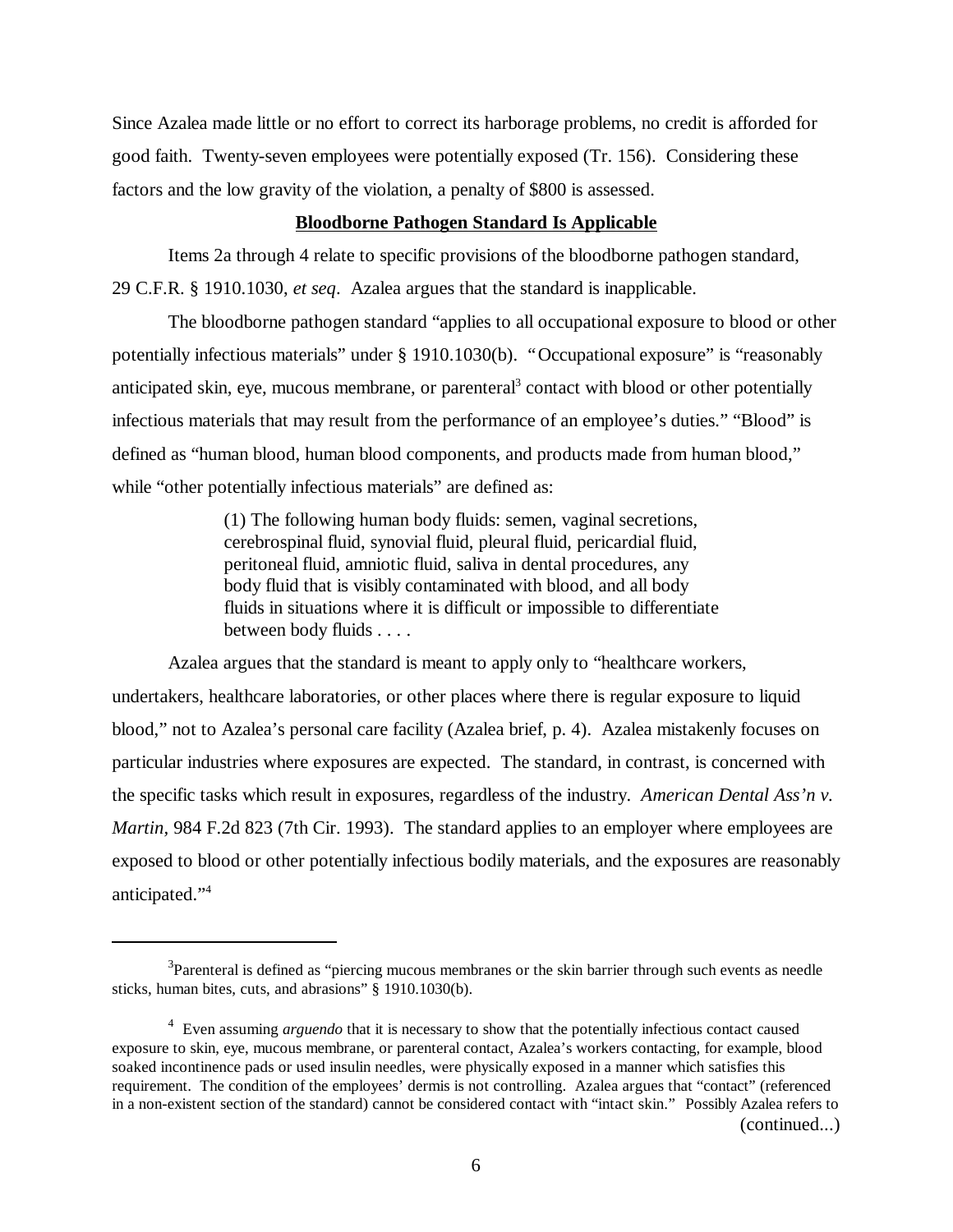As the Secretary contends, three categories of Azalea's employees perform tasks where exposures are reasonably anticipated: the PCAs, the housekeepers, and the laundry worker (and those who fill in for these positions).

(1) PCAs: Azalea's PCAs bathe, shave, and dress residents. They change soiled bed linens when housekeeping is not on duty (Tr. 55, 164). Since at least two residents were premenopausal and required assistance during their menstrual cycle, PCAs changed incontinence pads soaked with blood, as well as blood-soaked sheets (Tr. 84-86, 96).<sup>5</sup> Employees were exposed to blood while shaving male residents. Because of mental or physical disabilities, some residents were difficult to shave; and cuts did occur (Tr. 71-72). Despite contrary assertions by Azalea Resident Services Coordinator Lilian Black, PCAs changed residents' bandages and bandaged cuts (Tr. 71, 95). One resident received care for a gangrenous leg and his open sore which oozed blood and bodily fluids (Tr. 183). Employees also described caring for a resident who frequently fell and cut himself, causing a significant amount of bleeding. Although the time in which this particular resident lived at Azalea was questioned, employees did regularly attend to bleeding wounds that were not considered severe enough to merit the care of a doctor or registered nurse (Tr. 61, 65, 92). Three residents at the facility required insulin injections, and at least one resident was not always able to self-inject insulin (Tr. 516-17). Azalea's PCAs dispensed syringes for self-injection, then disposed of the contaminated needles, or injected residents who were unable to do this for themselves (Tr. 522).

Azalea counters that first aid duties were not assigned to its employees. Resident Services Coordinator Black testified that Azalea does not have a registered nurse on staff, and that if a wound required bandaging, the resident would be sent to the hospital or a doctor would be called (Tr. 509-10). The record does not bear this out. Further, Azalea required PCAs to be trained in first aid,

<sup>4</sup> (...continued)

the definition of an "exposure incident," which is irrelevant to a determination of occupational exposure.

 $<sup>5</sup>$  The Secretary argued that the PCAs were also exposed when changing incontinence pads soiled with</sup> feces and blood. Under OSHA's policy, feces and urine are considered potentially infectious only when they are visibly contaminated with blood. § 1910.1030(b). The Secretary did not prove that the employees had contact with feces visibly contaminated with blood.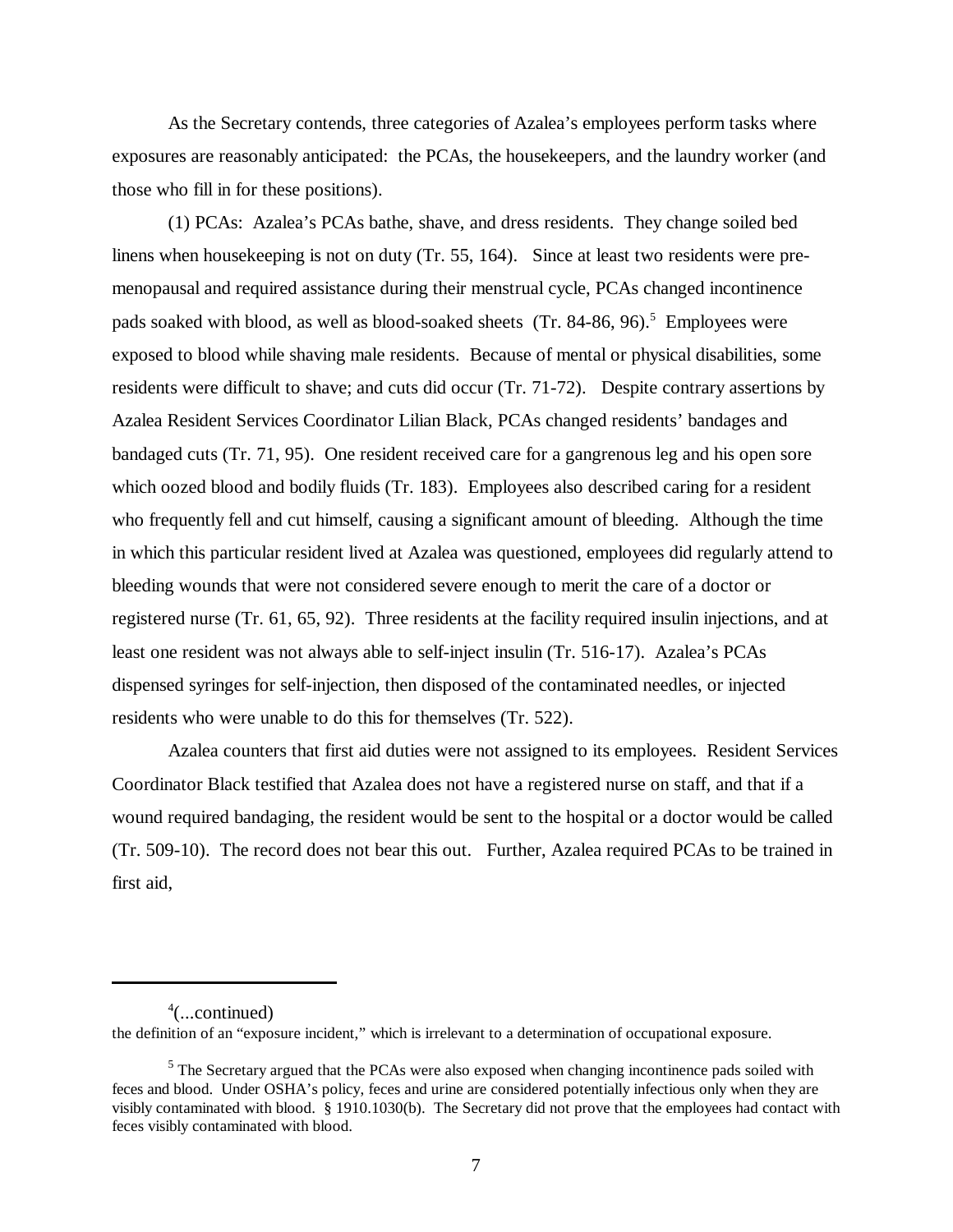cardiopulmonary resuscitation, and the Heimlich Maneuver. According to Black, this training was provided solely because the state required it (Tr. 528). *See* Pennsylvania Code Title 55, Section 2620.73(d). Azalea's suggestion that its employees waited by an injured resident for the arrival of an ambulance or doctor was unconvincing in light of other testimony. The failure to act would seemingly defeat the spirit of the Pennsylvania law.

(2) Housekeepers: Azalea's housekeepers cleaned rooms, disposed of waste, and removed and bagged soiled bed linen. The housekeepers were exposed to bloodborne pathogens when the linen was soiled with the residents' menstrual and other blood and bodily fluids from sores or wounds (Tr. 510-511).

(3) Laundry worker: Azalea sent its soiled bed linen to a commercial laundry, but the laundry worker washed towels and personal items, such as nightclothes, onsite. The laundry worker sorted soiled garments before washing them.<sup>6</sup> On rare occasions, the laundry worker was asked to wash bloody bandages (Tr. 169, 171-172, 262, 328).

Exposure was "reasonably anticipated" and predictable as each of the three classifications of employees performed their required duties. PCA Felicia Ennis estimated that during her employment at Azalea, on average, her uniform came in contact with blood or other bodily fluids three time a week (Tr. 70-71). The bloodborne pathogen standard is applicable to Azalea's facility.

#### **Item 2: § 1910.1030(c)(1)(i)**

The Secretary alleges that Azalea did not establish a written exposure control plan in violation of § 1910.1030(c)(1)(i). The standard provides:

> Each employer having an employee(s) with occupational exposure as defined by paragraph (b) of this section shall establish a written Exposure Control Plan designed to eliminate or minimize employee exposure.

The purpose of the standard is to eliminate or reduce occupational exposure to bloodborne pathogens. As discussed, exposure at Azalea was "reasonably anticipated" for its PCAs, housekeepers, and laundry personnel. Azalea should have examined its procedures to determine

<sup>&</sup>lt;sup>6</sup> The Secretary believed that the laundry worker also shook out and counted the bed linen before it was sent to the commercial laundry. The exposure to blood arguably may have been greater if this occurred. However, the record does not support that bags of soiled bed linen were opened before being sent to the outside laundry.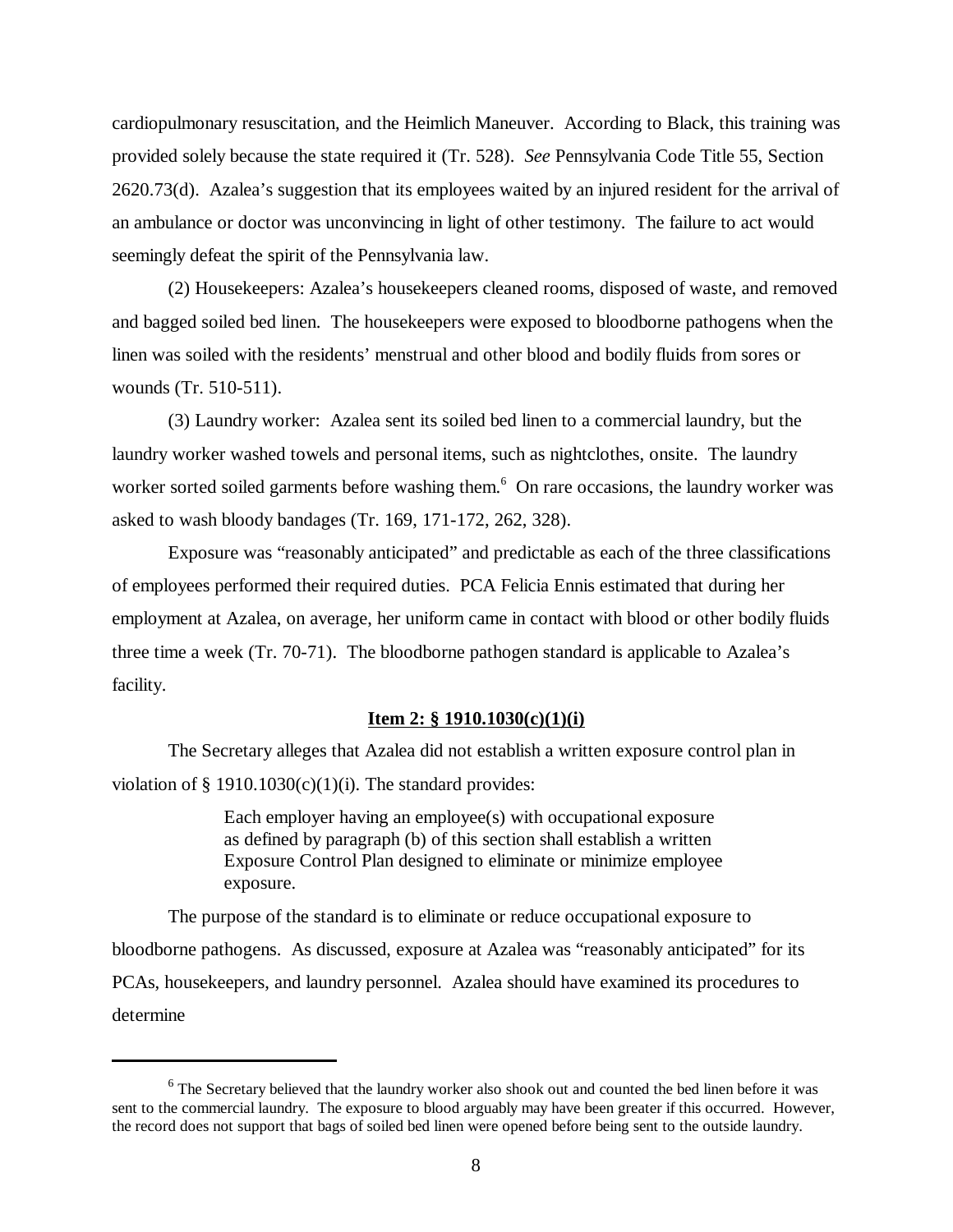where, how, and to whom exposures could occur. This is the important first step of exposure control, and its assessment should have been reduced to writing. Having been asked for Azalea's exposure control plan, Administrator Peg Bucci gave Posusney a document entitled "Instructions to All Employees Re: AIDS" (Exh. C-6; Tr. 154, 176-77). The document sets out in its "Ivy Ridge Personal Care Policy" that HIV and AIDS residents have the same rights as other residents and that their records were to remain confidential. The document in no way constitutes a plan "designed to eliminate or minimize employee exposure" to bloodborne pathogens. Azalea offered no other bloodborne pathogen-related document. The violation is affirmed. Failure to devise methods and procedures to control exposures limits the employees' ability to protect themselves from contagion with HIV or HBV, both grave diseases (Tr. 404 - 406). The violation is affirmed as serious.

The gravity of the violation is high. Twenty employees would have been covered by the plan had Azalea complied with the standard. Contrary to the FIRM IV- $(C)(2)(i)(2)$ , Posusney did not recommend a 40 percent penalty credit in recognition of Azalea's small size (Tr. 224). She mistakenly believed that no credit for size was appropriate for a high gravity violation. Considering this and other penalty factors discussed for item 1, a penalty of \$3,500 is assessed.

### **Item 3a: § 1910.1030(d)(1)**

The Secretary alleges that Azalea failed to observe universal precautions in violation of § 1910.1030(d)(1). The standard provides:

> Universal precautions shall be observed to prevent contact with blood or other potentially infectious materials. Under circumstances in which differentiation between body fluid types is difficult or impossible, all body fluids shall be considered potentially infectious materials.

Section 1910.1030(b) defines "universal precautions" as "an approach to the control of infection . . . [where potentially infections substances] are treated as if known to be infectious." Because blood from "source individuals" cannot reliably be identified or segregated, precautions are taken with all blood and infectious fluids. Azalea contends that the Secretary provided no real proof that it failed to follow universal precautions. Azalea notes that its employees were afforded latex gloves and sharps containers. Although gloves and sharps containers are components of the practice of universal precautions, it is not all the standard requires. This section of the bloodborne pathogens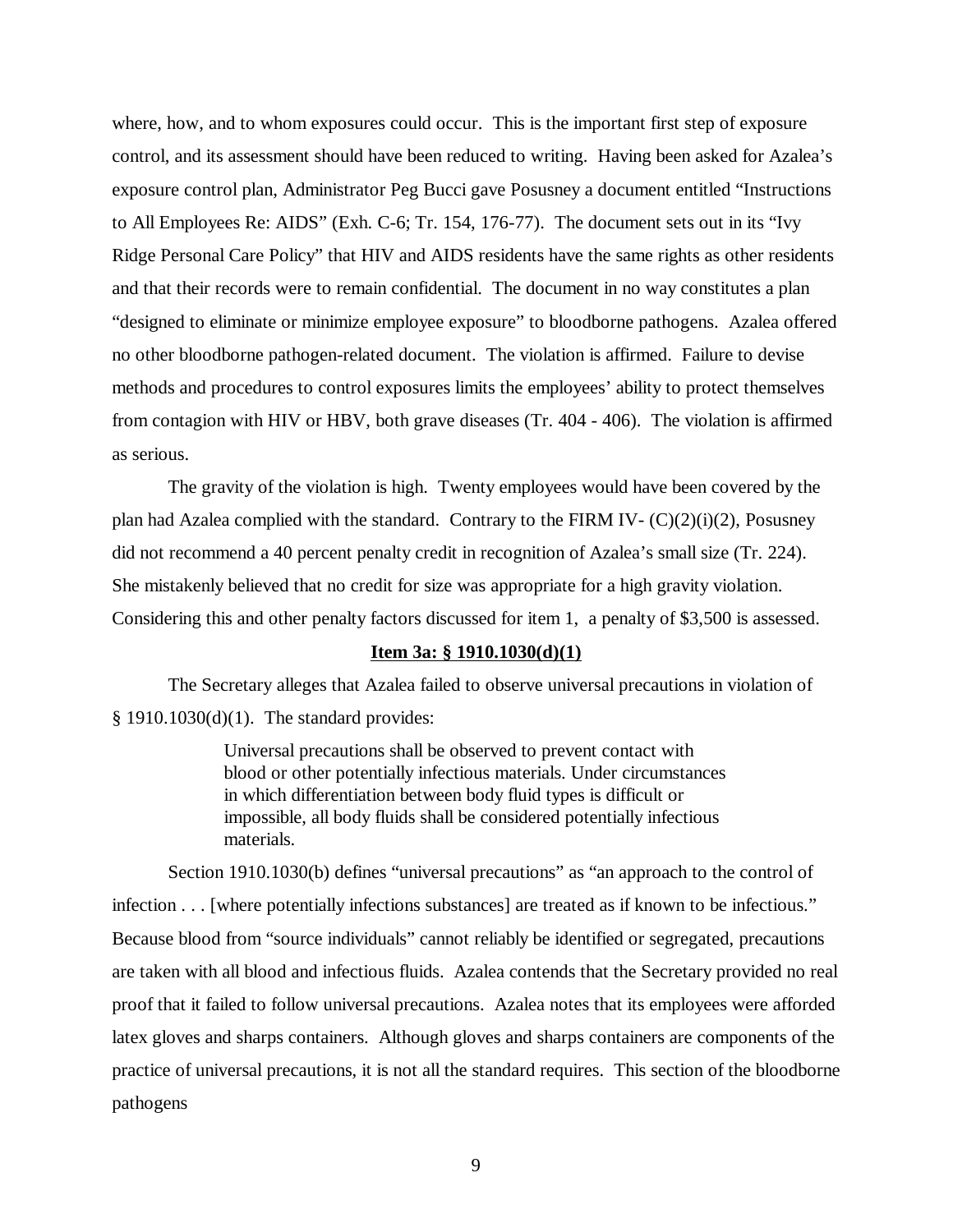standard requires an "approach" or "a standard of care" to possible contagion (Tr. 434). The specifics of what the "approach" requires are set out in subsequent sections of the standard. However, having this standard of care is a separate requirement for employers with exposure to bloodborne pathogens.

The Secretary primarily relies on Bucci's admission to Posusney that the facility had not enacted universal precautions (Tr. 180-81). In addition, the Secretary points out that Azalea's employees did not have PPE consistently available, were not provided with hepatitis B vaccinations, were not trained in avoiding exposure, and were not even familiar with the term bloodborne pathogens (Tr. 487). It is determined that Azalea did not observe universal precautions and that Bucci and others in management were aware of that fact. Failure to practice universal precautions lessens the chance of avoiding contagion with a grave, infectious disease. The violation is affirmed as serious.

### **Item 3b: § 1910.1030(d)(2)(i)**

The Secretary alleges that Azalea did not employ engineering or work practice controls to minimize occupational exposure to bloodborne pathogens in violation of  $\S$  1910.1030(d)(2)(i). The standard provides:

> Engineering and work practice controls shall be used to eliminate or minimize employee exposure. Where occupational exposure remains after institution of these controls, personal protective equipment shall also be used.

"Engineering controls" are defined as "controls (*e.g.*, sharps disposal containers, self-sheathing needles) that isolate or remove the bloodborne pathogens hazard from the workplace," while "work practice controls" are defined as "controls that reduce the likelihood of exposure by altering the manner in which a task is performed (*e.g.*, prohibiting recapping of needles by a two-handed technique)." Section 1910.1030(b). When an employer has occupational exposure to bloodborne pathogens, it must first attempt to eliminate or lessen the exposure through engineering and work practice controls before relying on PPE. Azalea had some engineering and work practice controls in place, such as sharps disposal containers and latex gloves, although the parties dispute whether gloves were always available.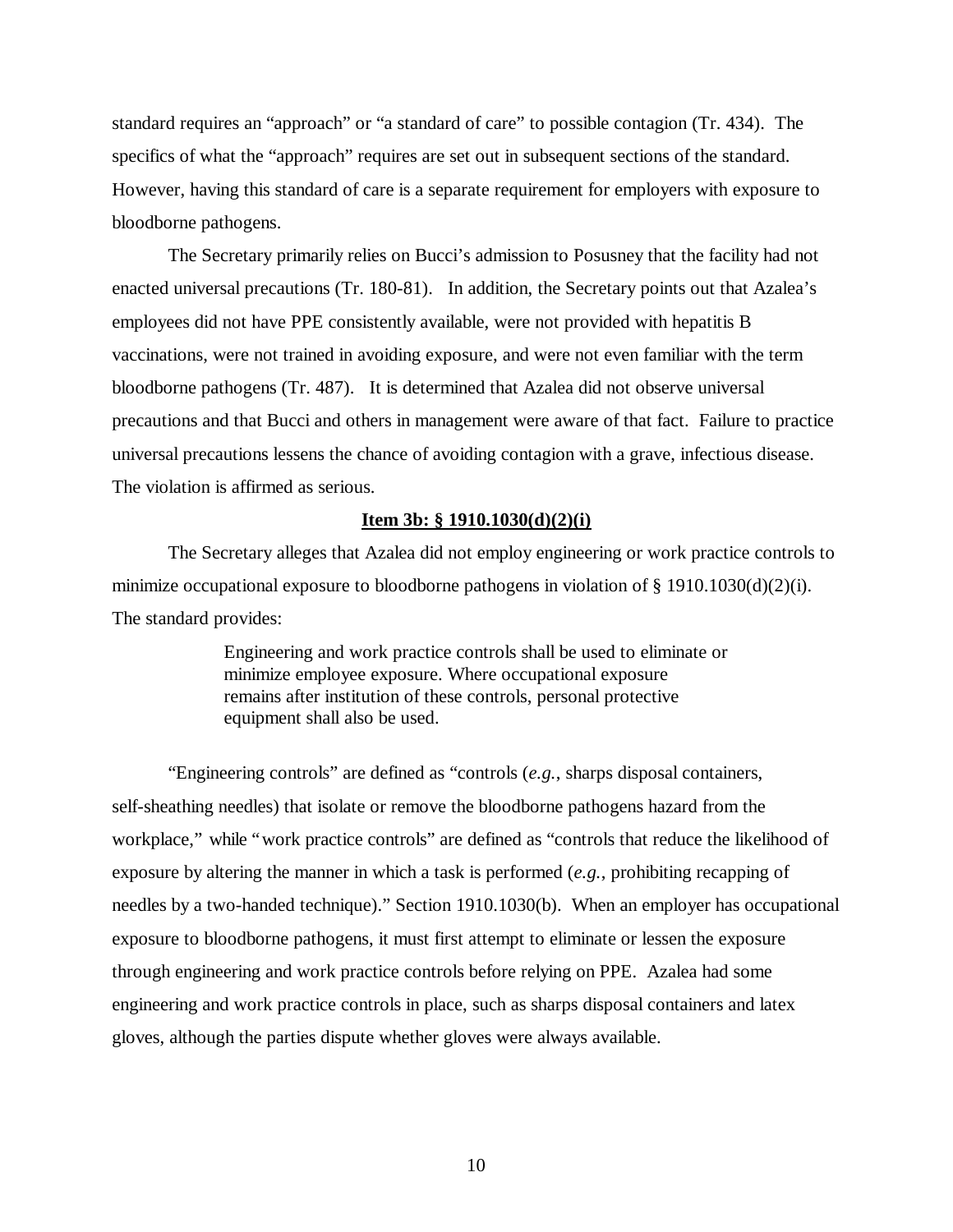According to Posusney, Azalea did not institute the engineering control of using red biohazard bags for regulated waste and did not use the work practice controls of requiring employees to wear impervious gowns to change bandages. Nor, allegedly, did employees always wash their hands after removing their gloves or when contacting other blood or bodily fluids (Tr. 237, 240- 41). However, there is no proof that employees failed to wash their hands when necessary. For the rest, these are the same asserted facts, requiring the same abatement, which the Secretary relies on to support violations of other sections, discussed below, which more specifically apply to the alleged conditions. *See Flint Engineering & Constr. Co.,* 15 BNA OSHC 2052, 2056-57 (No. 90-2873, 1992). The facts asserted do not sufficiently support the alleged violation. Item 3b is vacated.

## **Item 3c: § 1910.1030(d)(3)(i)**

The Secretary alleges that Azalea did not provide employees with personal protective equipment impervious to contaminants in violation of  $\S$  1910.1030(d)(3)(i). The standard provides:

> When there is occupational exposure, the employer shall provide, at no cost to the employee, appropriate personal protective equipment such as, but not limited to, gloves, gowns, laboratory coats, face shields or masks and eye protection, and mouthpieces, resuscitation bags, pocket masks, or other ventilation devices. Personal protective equipment will be considered "appropriate" only if it does not permit blood or other potentially infectious materials to pass through to or reach the employee's work clothes, street clothes, undergarments, skin, eyes, mouth, or other mucous membranes under normal conditions of use and for the duration of time which the protective equipment will be used.

If engineering and work practice controls do not eliminate exposure, employees must utilize PPE. Azalea's employees generally wore gloves while caring for the personal needs of residents. However, PCA Ennis, among others, testified that Azalea ran out of gloves "a lot," usually on a monthly basis. Even without gloves, she continued to perform her duties, including shaving residents and changing incontinence pads soiled with menstrual blood. She simply "tried her best" not to get anything on her hands (Tr. 97-98). Former employee Droxine Sample, employed at the facility during the time of the inspection, also testified that the facility would run out of gloves (Tr. 122-23, 131-32, 145-46). As discussed, Azalea could reasonably anticipate that its PCAs would be exposed to blood and other bodily fluids on a regular and recurring basis.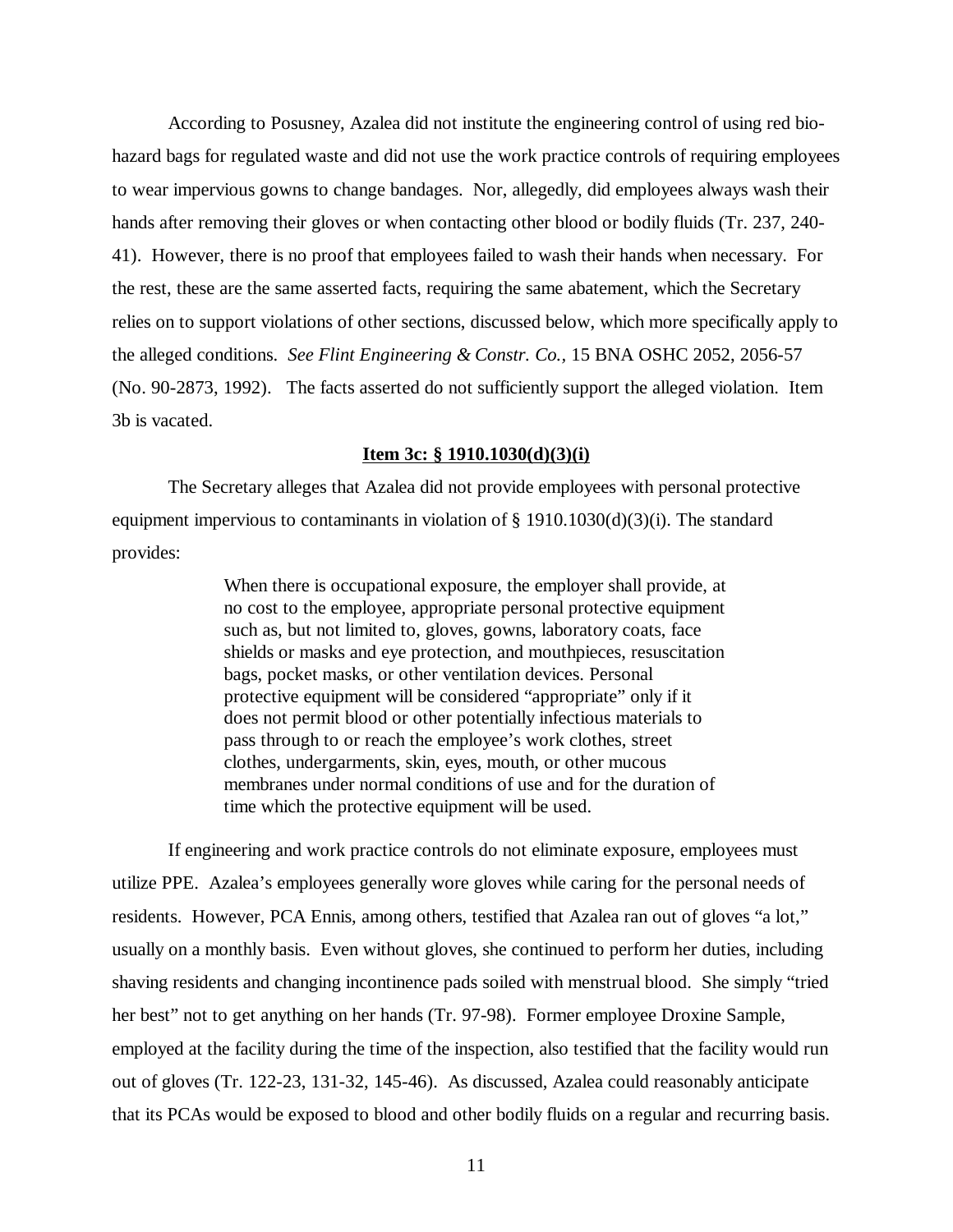It knew that PPE was required but that gloves were not always available. Its management was attempting to control what it considered the employees' overuse of gloves. Also, when gloves were not available, Ennis noted the fact in the log book (Tr. 98, 131-32).

The types of PPE needed for specific tasks should be determined by the employer, after it realistically assessed the facts (Tr. 247). The standard does not require that all the types of PPE included in the standard be provided to employees. The record establishes that, at a minimum, Azalea was required to provide protective gloves. Since Azalea did not consistently provide PPE in the form of gloves to its employees during the applicable period, the violation is affirmed. Exposure to blood can result in contracting grave diseases of HIV or HBV. The violation is affirmed as serious.

## **Item 3d: § 1910.1030(d)(4)(iii)(B)(1)(iii)**

The Secretary alleges that regulated waste (other than sharps) was not placed in appropriate containers in violation of § 1910.1030(d)(4)(iii)(B)(1)(iii). The standard provides:

> Regulated waste shall be placed in containers which are: . . . labeled or color-coded in accordance with paragraph  $(g)(1)(i)$  this standard.

Regulated waste is defined as:

liquid or semi-liquid blood or other potentially infectious materials; contaminated items that would release blood or other potentially infectious materials in a liquid or semi-liquid state if compressed; items that are caked with dried blood or other potentially infectious materials and are capable of releasing these materials during handling . . . .

Incontinence pads from menstruating residents, bandages, and dressing from the residents' sores or wounds, which the PCAs treated at the facility, constituted regulated waste. The PCAs explained that all waste, including regulated waste, was disposed of by placing it in unmarked, green plastic bags (Tr. 129, 524). Many employers comply with the requirement for disposal of regulated waste by using readily-available red bio-hazard plastic bags. During her inspection, Posusney did not observe these or any other identifiable containers for regulated waste. Bucci told her that after a recent contact with a state agency Azalea had the red bags. Resident Services Coordinator Black explained that red bags were available at the time of the inspection, but they were kept in a drawer in her office, in case they were needed. In Black's opinion, the red bags were needed if someone whose medical history was unknown to her was badly hurt and bleeding (Tr. 154, 253, 557-58). Even if Azalea had the red bags at the facility, employees were not aware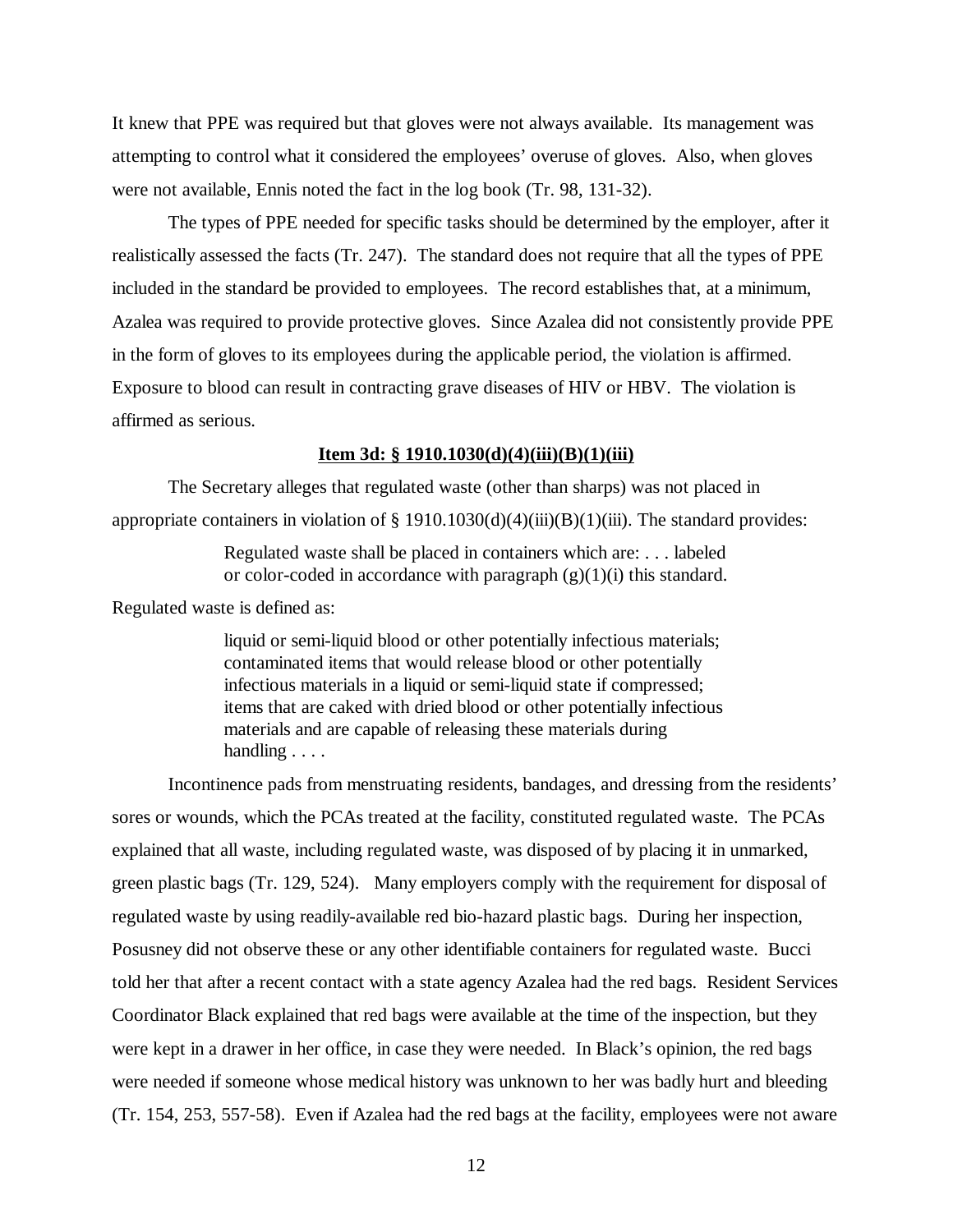that they should use them to dispose of the regulated waste which it routinely generated. In fact, Angela Bridges, who held the same position as Black, did not know that Azalea had the red bags at the facility (Tr. 590). Bio-hazard containers or red bags should have been used for all regulated waste, not only those which prompted Black's concern. Failure to properly identify regulated waste may lead to contagion through contact with blood or infectious bodily fluids. The violation is affirmed as serious.

# **Item 3e: § 1910.1030(d)(4)(iv)(A)(2)**

The Secretary alleges that contaminated laundry was not placed or transported in appropriate containers in violation of  $\S 1910.1030(d)(4)(iv)(A)(2)$ . The standard provides:

> Contaminated laundry shall be placed and transported in bags or containers labeled or color-coded . . . . When a facility utilizes Universal Precautions in the handling of all soiled laundry, alternative labeling or color-coding is sufficient if it permits all employees to recognize the containers as requiring compliance with Universal Precautions.

As with regulated waste, contaminated laundry must be identifiable so that employees know it requires special handling. Azalea laundered towels and the residents' personal clothing at the facility, but sent its soiled bed linen to a commercial laundry (Tr. 255, 262). At times, the bed linen and the personal clothing were contaminated with blood and bodily fluids (Tr. 92-97). Laundry contaminated with blood and bodily fluids should have been placed in bags or identified containers.

Resident Services Coordinator Black testified to Azalea's procedure for handling laundry. Neither her description nor that of the interviewed or testifying employees included any special handling for contaminated laundry. The housekeepers (and the PCAs if the housekeepers were not available) gathered the soiled items off the beds and from the rooms and placed them in the same type of unmarked green bags used for all waste (Tr. 534-525). Failure to place items contaminated with blood into recognizable containers or bags violated the standard. Because bloodborne pathogens can be passed to employees either in the liquid, semi-liquid, or dried blood states, as would commonly be found in laundry, the violation is affirmed as serious.

### **Item 3f: § 1910.1030(d)(4)(iv)(B)**

13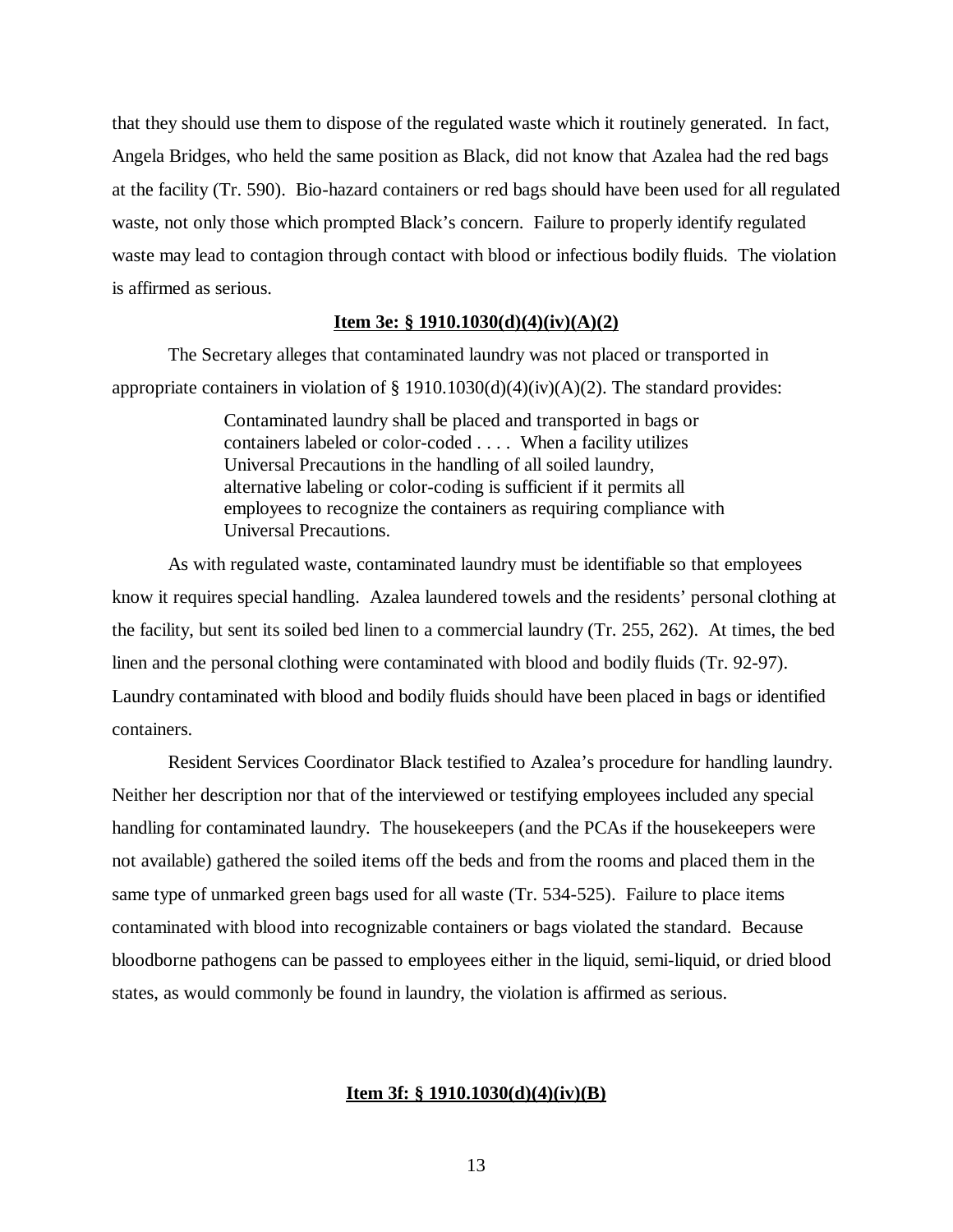The Secretary alleges that employees who had contact with contaminated laundry were not provided with appropriate personal protective equipment in violation of §  $1910.1030(d)(4)(iv)(B)$ . The standard provides:

> The employer shall ensure that employees who have contact with contaminated laundry wear protective gloves and other appropriate personal protective equipment.

Contaminated laundry is defined as "laundry which has been soiled with blood or other potentially infectious materials or may contain sharps." 1910.1030(b).

Resident Services Coordinator Black testified that as the linens were removed from the beds, the soiled laundry was counted and placed into bags. A piece of paper with the count was placed on the bag, and the laundry was taken to the basement. There were separate bins for bed linens, which would be sent to the outside laundry, and for the residents' personal clothing and towels. The latter were laundered on the premises (Tr. 524-25). Laundry employee Rona Holmes explained to Posusney that she always used impervious gloves when sorting or touching the laundry. Unlike the PCAs and housekeepers, Holmes did not describe running out of gloves. In Posusney's opinion, Holmes should have worn impervious protective clothing on her arms and over her lap, in addition to her gloves (Tr. 250-51). Posusney's concern that Holmes shook out bed linens was not substantiated. The Secretary did not establish the type of gross contamination which required additional protective clothing, beyond what was afforded by gloves. Item 3f is vacated.

# **Item 3g: § 1910.1030(d)(iv)(C)**

The Secretary alleges that contaminated laundry, which was not in appropriate containers, was shipped to a facility that did not utilize universal precautions in violation of  $§$  1910.1030(d)(iv)(C). The standard provides:

> When a facility ships contaminated laundry off-site to a second facility which does not utilize Universal Precautions in the handling of all laundry, the facility generating the contaminated laundry must place such laundry in bags or containers which are labeled or color-coded in accordance with paragraph  $(g)(1)(i)$ .

Azalea shipped a portion of its laundry to an outside, "second" laundry. Some of the laundry was contaminated with blood or bodily fluids. At the hearing, Azalea argued, and the undersigned agreed, that the Secretary must show that the second facility did not utilize universal precautions in order to sustain a violation (Tr. 499-501). Upon the Secretary's failure to present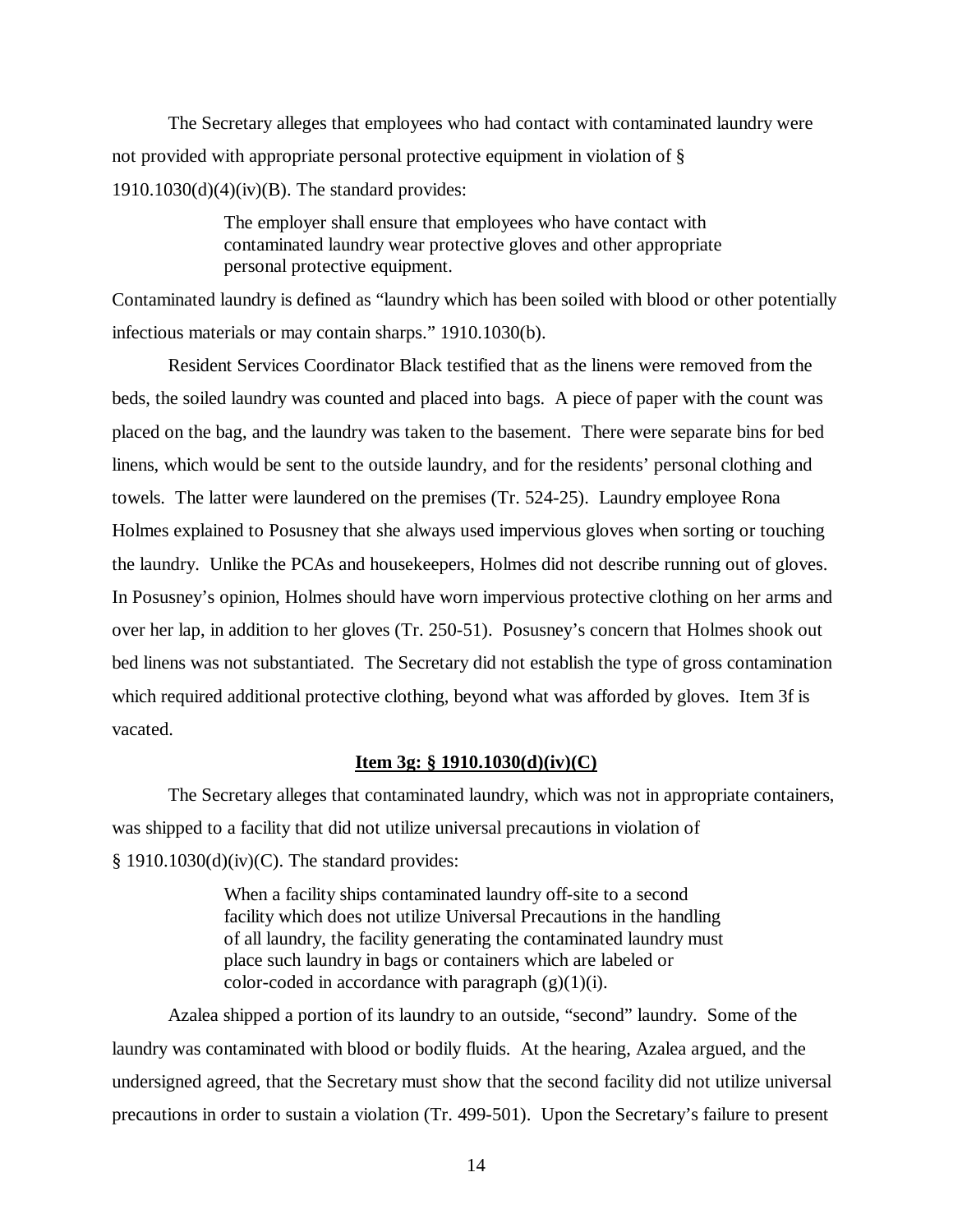admissible evidence on the issue, Azalea's motion to dismiss this item was granted (Tr. 505). Reconsideration of the action does not yield a different disposition. For the reasons previously stated, Item 3g is vacated.

# Penalty for Items 3a, 3c, 3d, and 3e

The gravity of the violation is high, even for the laundry worker, who may not have had contact with the blood or infectious fluids for many hours after initially deposited. As Dr. Presson responded when asked if sheets or towels soiled with blood could cause contagion (Tr. 412):

> A. Hepatitis B has been shown to survive and still be active after at least 7 days on a dry surface, and it is believed to live much longer than that in moist environments. Also, HIV has been found up to 18 hours and later in a person after that person has died. So, yes.

The Secretary grouped items 3a through 3g for penalty purposes, noting that all were directed at specific methods of compliance with the standard (Tr. 244). Four of the seven grouped items have been affirmed. The same penalty factors previously discussed apply here. The bloodborne pathogens can cause serious, life-threatening diseases. A penalty of \$5, 000 is assessed.

# **Item 4: § 1910.1030(f)(2)(i)**

The Secretary alleges that hepatitis B vaccinations were not made available to employees as required by  $\S$  1910.1030(f)(2)(i). The standard provides:

> Hepatitis B vaccination shall be made available after the employee has received the training required in paragraph  $(g)(2)(vi)(I)$  and within 10 working days of initial assignment to all employees who have occupational exposure . . . .

Hepatitis B vaccinations are "made available" when an employer informs employees where they can receive the vaccination free of charge. *Dione Williams, M.D.,* 17 BNA OSHC 1815, 1816 (No. 95-1007, 1996) (ALJ). PCA supervisor Andrew Coach told Posusney that he had not received a hepatitis B vaccine, and Bucci told Posusney that the vaccinations were not offered to employees (Tr. 163-64, 173-74, 274). It is concluded that Azalea did not make the vaccinations available. Hepatitis B infection through exposure to bloodborne pathogens is not uncommon. Exposed persons may become carriers of the diseases or the disease may become acute, with death being the likely result (Tr. 404). The violation is affirmed as serious. Considering the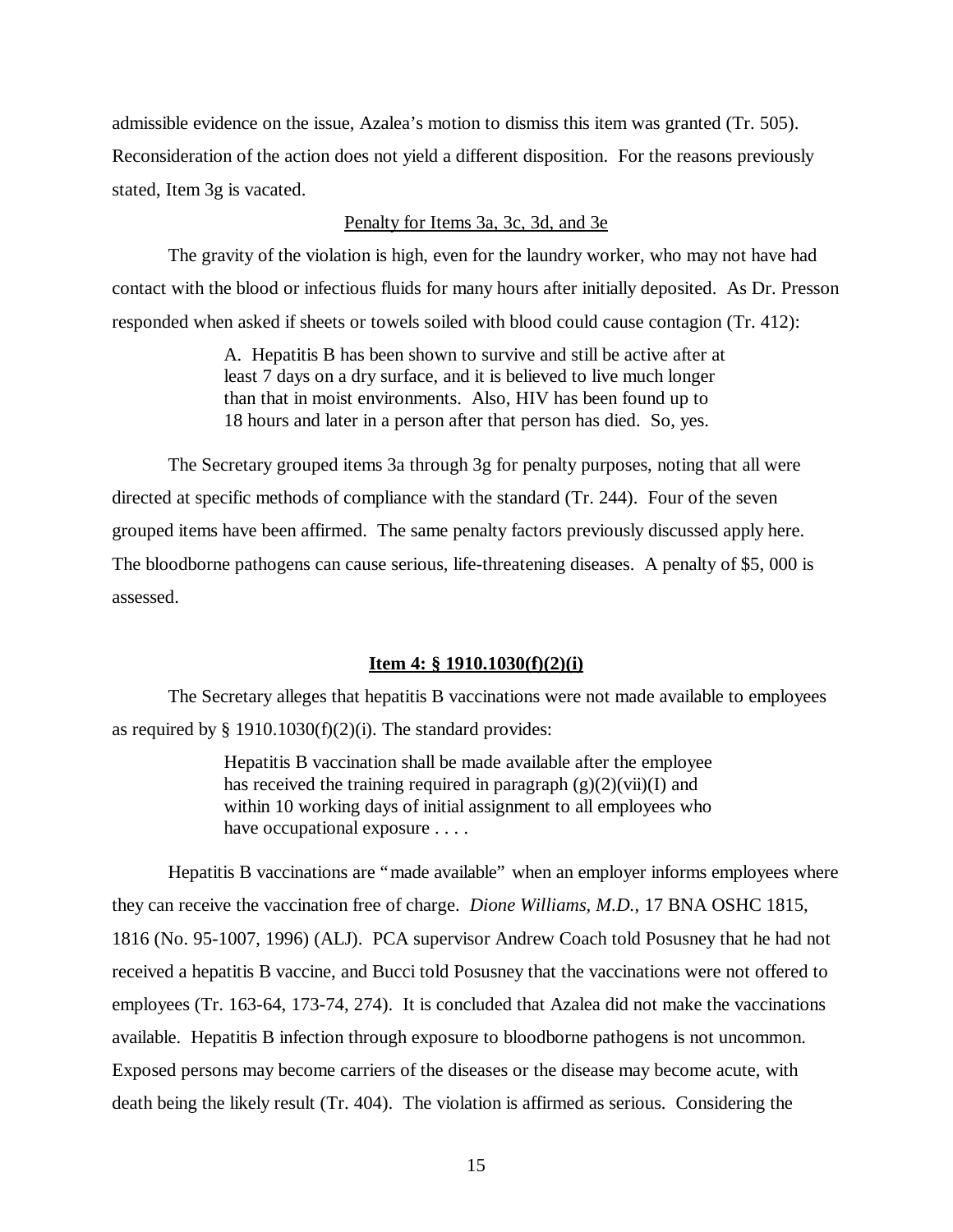factors previously discussed, and the fact that as many as 20 PCAs, housekeepers, and laundry employees should have been offered the vaccine's protection, a penalty of \$3,500 is assessed.

# **Item 5: § 1910.1030(g)(2)(i)**

The Secretary alleges that Azalea did not ensure that employees exposed to bloodborne pathogens participated in a related training program in violation of  $\S$  1910.1030(g)(2)(i). The standard provides:

> Employers shall ensure that all employees with occupational exposure participate in a training program which must be provided at no cost to the employee and during working hours.

Azalea required its employees to participate in CPR, first aid, and Heimlich Maneuver training. It somewhat weakly claims that it had scheduled bloodborne pathogen training for the month after Posusney began the inspection (Exh. C-10; Tr. 276). Resident Services Coordinator Black asserted that such training was provided, and that she recalls attending this training in 1995 and 1996. Angela Bridges, formerly the resident services coordinator and supervisor, believed off-site training in bloodborne pathogens was provided to supervisors like herself. She was not aware whether any others were trained (Tr. 595-596). The supposition that other employees did not receive the same training is borne out by employee testimony and admissions. PCA Ennis testified that Azalea had not provided her with training on how to protect herself from bloodborne infections (Tr. 80-81). During the inspection, Coach and Holmes stated that they had not been trained in the hazards of exposure to bloodborne pathogens. Both had been longer-term employees who should have received training at the time of their initial employment. §  $1910.1030(g)(2)(ii)$ . Peg Bucci admitted to Posusney that Azalea did not offer a training program in bloodborne pathogens (Tr. 163, 169, 173).

The penalty factors discussed, as well as the high gravity of failing to train 20 employees on how to minimize the risks of occupational exposure to bloodborne pathogens, have been considered. Also considered was the fact that at least supervisors were trained. A penalty of \$3,000 is assessed.

# **FINDINGS OF FACT AND CONCLUSIONS OF LAW**

16